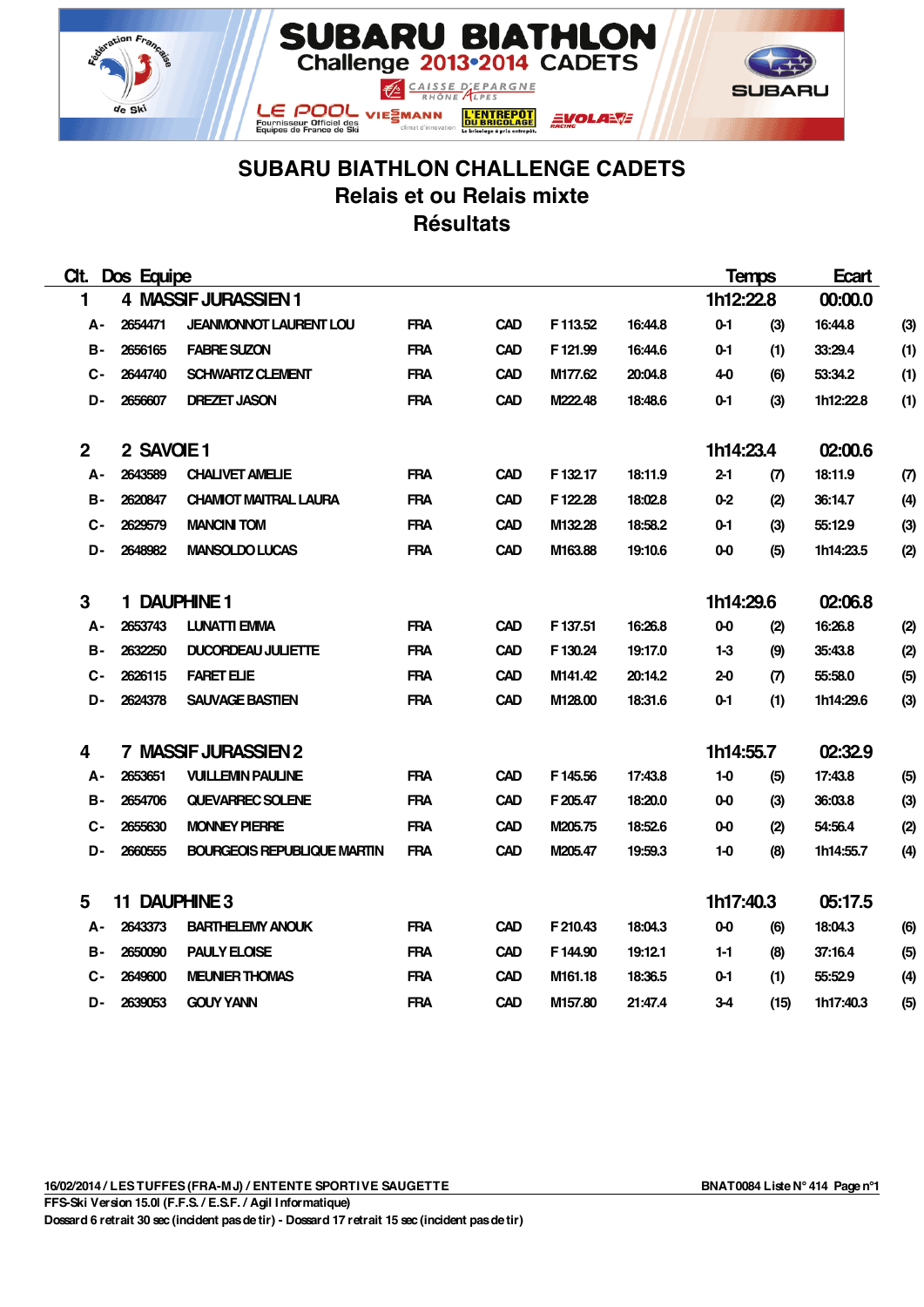| CIL.      | Dos Equipe  |                            |            |            |          |         | <b>Temps</b> |      | Ecart     |      |
|-----------|-------------|----------------------------|------------|------------|----------|---------|--------------|------|-----------|------|
| 6         | 8 SAVOIE 2  |                            |            |            |          |         | 1h18:55.3    |      | 06:32.5   |      |
| А-        | 2660162     | SIMONOT JEANNE             | <b>FRA</b> | <b>CAD</b> | F 225.59 | 18:13.1 | $0-2$        | (8)  | 18:13.1   | (8)  |
| в-        | 2659923     | RAMAZ CLOTILDE             | <b>FRA</b> | <b>CAD</b> | F 238.98 | 19:26.3 | $2-0$        | (10) | 37:39.4   | (6)  |
| С-        | 2640090     | <b>MORIN LUC</b>           | <b>FRA</b> | <b>CAD</b> | M193.06  | 22:24.3 | $4-2$        | (17) | 1h00:03.7 | (11) |
| D-        | 2643590     | <b>MUNIER FLORIAN</b>      | <b>FRA</b> | <b>CAD</b> | M169.21  | 18:51.6 | $0 - 0$      | (4)  | 1h18:55.3 | (6)  |
| 7         |             | <b>20 SAVOIE PYRENNEES</b> |            |            |          |         | 1h19:46.6    |      | 07:23.8   |      |
| А-        | 2649518     | <b>NOVEL MARGOT</b>        | <b>FRA</b> | <b>CAD</b> | F 261.71 | 19:31.0 | $0-2$        | (13) | 19:31.0   | (13) |
| в-        | 2649507     | <b>LAMBERT JENNIFER</b>    | <b>FRA</b> | <b>CAD</b> | F258.00  | 18:47.4 | $0 - 0$      | (7)  | 38:18.4   | (9)  |
| С-        | 2659449     | <b>FERRE JULIA THOMAS</b>  | <b>FRA</b> | <b>CAD</b> | M243.11  | 20:25.0 | $0 - 0$      | (8)  | 58:43.4   | (7)  |
| D-        | 2649152     | <b>VENIARD QUENTIN</b>     | <b>FRA</b> | <b>CAD</b> | M266.74  | 21:03.2 | $2-0$        | (11) | 1h19:46.6 | (7)  |
| 8         | 16 SAVOIE 4 |                            |            |            |          |         | 1h19:48.5    |      | 07:25.7   |      |
| А-        | 2649033     | <b>GONIN COLINE</b>        | <b>FRA</b> | <b>CAD</b> | F 240.98 | 19:54.3 | $1-3$        | (15) | 19:54.3   | (15) |
| в-        | 2644726     | <b>RICHON LOUISE</b>       | <b>FRA</b> | <b>CAD</b> | F 200.16 | 18:34.7 | 0-2          | (5)  | 38:29.0   | (10) |
| С-        | 2654045     | <b>BERJOAN ANTOINE</b>     | <b>FRA</b> | <b>CAD</b> | M200.22  | 21:02.5 | 0-3          | (10) | 59:31.5   | (10) |
| D-        | 2649153     | <b>PLANET ARNAUD</b>       | <b>FRA</b> | <b>CAD</b> | M266.24  | 20:16.9 | $0-1$        | (9)  | 1h19:48.4 | (8)  |
| 9         |             | 13 MASSIF JURASSIEN 3      |            |            |          |         | 1h20:14.2    |      | 07:51.4   |      |
| А-        | 2655637     | <b>CARRAY AGATHE</b>       | <b>FRA</b> | <b>CAD</b> | F 259.57 | 18:37.5 | $0-1$        | (9)  | 18:37.5   | (9)  |
| <b>B-</b> | 2646599     | <b>BEPOIX OCEANE</b>       | <b>FRA</b> | <b>CAD</b> | F231.69  | 19:28.2 | $1 - 1$      | (11) | 38:05.7   | (7)  |
| С-        | 2661281     | <b>BALDASSARI SACHA</b>    | <b>FRA</b> | <b>CAD</b> | M184.81  | 22:43.3 | $2 - 2$      | (18) | 1h00:49.0 | (12) |
| D-        | 2655509     | <b>FAIVRE THOMAS</b>       | <b>FRA</b> | <b>CAD</b> | M177.76  | 19:25.2 | $0 - 0$      | (6)  | 1h20:14.2 | (9)  |
| 10        |             | 5 MONT BLANC 1             |            |            |          |         | 1h20:14.6    |      | 07:51.8   |      |
| А-        | 2650540     | <b>GUIGONNAT GILONNE</b>   | <b>FRA</b> | <b>CAD</b> | F 158.24 | 16:21.5 | $0 - 0$      | (1)  | 16:21.5   | (1)  |
| <b>B-</b> | 2654813     | <b>MISSILLIER LOUISE</b>   | <b>FRA</b> | <b>CAD</b> | F 200.03 | 23:21.5 | $4-5$        | (20) | 39:43.0   | (13) |
| С-        | 2649038     | <b>BERGER PAUL</b>         | <b>FRA</b> | <b>CAD</b> | M140.55  | 19:03.9 | 0-0          | (5)  | 58:46.9   | (8)  |
| D-        | 2625877     | POLLET VILLARD LUCAS       | <b>FRA</b> | <b>CAD</b> | M219.82  | 21:27.8 | $2 - 2$      | (14) | 1h20:14.7 | (10) |
| 11        | 12 SAVOIE 3 |                            |            |            |          |         | 1h20:46.1    |      | 08:23.3   |      |
| А-        | 2633878     | <b>RIVAIL MELINE</b>       | <b>FRA</b> | <b>CAD</b> | F255.06  | 20:39.3 | 4-0          | (17) | 20:39.3   | (17) |
| в-        | 2628683     | <b>BOUVARD EVE</b>         | <b>FRA</b> | <b>CAD</b> | F 187.20 | 18:45.4 | 1-0          | (6)  | 39:24.7   | (12) |
| C-        | 2628549     | <b>HUDRY JIMMY</b>         | <b>FRA</b> | <b>CAD</b> | M173.41  | 19:03.2 | 0-0          | (4)  | 58:27.9   | (6)  |
| D-        | 2643255     | <b>CULLET MAX</b>          | <b>FRA</b> | <b>CAD</b> | M209.64  | 22:18.3 | 4-0          | (17) | 1h20:46.2 | (12) |
| $12 \,$   |             | 9 MONT BLANC 2             |            |            |          |         | 1h22:15.3    |      | 09:52.5   |      |
| А-        | 2662222     | <b>BUESSLER DORINE</b>     | <b>FRA</b> | <b>CAD</b> | F260.13  | 19:52.4 | $1-2$        | (14) | 19:52.4   | (14) |
| в-        | 2649498     | MORACCHIOLI FRANCESCA      | <b>FRA</b> | <b>CAD</b> | F 241.67 | 18:23.5 | 0-0          | (4)  | 38:15.9   | (8)  |
| С-        | 2629519     | <b>BARBIER ALFRED</b>      | <b>FRA</b> | <b>CAD</b> | M254.58  | 20:55.2 | $0 - 1$      | (9)  | 59:11.1   | (9)  |
| D-        | 2655951     | <b>COUSTOULIN YANN</b>     | <b>FRA</b> | <b>CAD</b> | M269.02  | 21:04.1 | 0-3          | (12) | 1h20:15.2 | (11) |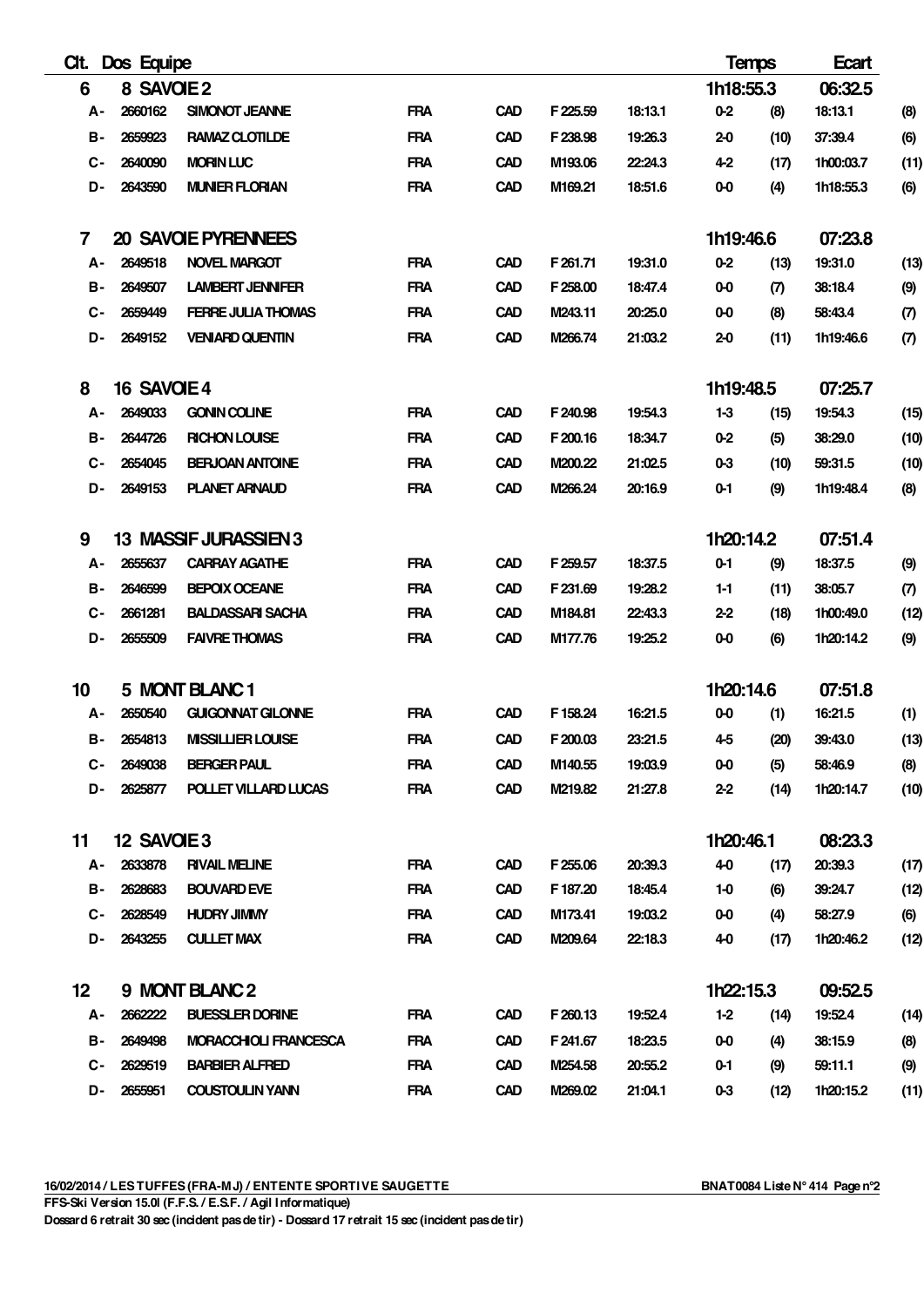| CIt.      | Dos Equipe |                              |            |            |          |         | <b>Temps</b>     |      | Ecart     |      |
|-----------|------------|------------------------------|------------|------------|----------|---------|------------------|------|-----------|------|
| 13        |            | 3 MASSIF VOSGIEN 1           |            |            |          |         | 1h22:39.9        |      | 10:17.1   |      |
| А-        | 2634296    | <b>GERMAIN LUCILLE</b>       | <b>FRA</b> | <b>CAD</b> | F129.08  | 19:24.9 | $0 - 4$          | (12) | 19:24.9   | (12) |
| в-        | 2632009    | <b>CUNAT AMELIE</b>          | <b>FRA</b> | <b>CAD</b> | F 155.32 | 21:21.5 | 1-4              | (14) | 40:46.4   | (14) |
| С-        | 2643563    | <b>CUNIN HUGUENOT MARIUS</b> | <b>FRA</b> | <b>CAD</b> | M212.62  | 21:58.7 | $1-3$            | (15) | 1h02:45.1 | (13) |
| D-        | 2633363    | <b>CLAUDE EMILIEN</b>        | <b>FRA</b> | <b>CAD</b> | M130.27  | 19:54.8 | $2-0$            | (7)  | 1h22:39.9 | (13) |
| 14        |            | <b>6 DAUPHINE 2</b>          |            |            |          |         | 1h22:55.6        |      | 10:32.8   |      |
| А-        | 2637567    | <b>SIMONNEAU SOLEA</b>       | <b>FRA</b> | <b>CAD</b> | F 181.58 | 21:01.1 | $4-3$            | (18) | 21:01.1   | (18) |
| в-        | 2654456    | <b>CHALLAMEL MARINE</b>      | <b>FRA</b> | <b>CAD</b> | F163.25  | 22:10.3 | 5-3              | (17) | 43:11.4   | (20) |
| С-        | 2637417    | <b>ROYER JEREMY</b>          | <b>FRA</b> | <b>CAD</b> | M135.73  | 21:08.0 | $2 - 1$          | (11) | 1h04:19.4 | (19) |
| D-        | 2640411    | <b>DESCAMPS ULYSSE</b>       | <b>FRA</b> | <b>CAD</b> | M131.40  | 18:46.2 | $0 - 1$          | (2)  | 1h23:05.6 | (14) |
| 15        |            | <b>15 DAUPHINE PYRENNEES</b> |            |            |          |         | 1h23:48.5        |      | 11:25.7   |      |
| А-        | 2655325    | <b>ABADIE PERRINE</b>        | <b>FRA</b> | <b>CAD</b> | F 131.59 | 16:55.3 | $0 - 0$          | (4)  | 16:55.3   | (4)  |
| в-        | 2627940    | <b>FORTAS FANNY</b>          | <b>FRA</b> | <b>CAD</b> | F172.93  | 21:40.8 | 4-1              | (15) | 38:36.1   | (11) |
| С-        | 2647244    | PETERSCHMTT LYES             | <b>DA</b>  | <b>CAD</b> | M265.13  | 24:14.7 | 3-3              | (20) | 1h02:50.8 | (15) |
| D-        | 2640345    | <b>MARGUET BENJAMIN</b>      | <b>FRA</b> | <b>CAD</b> | M224.53  | 20:57.7 | $1-2$            | (10) | 1h23:48.5 | (15) |
| 16        |            | 10 MASSIF VOSGIEN 2          |            |            |          |         | 1h25:27.4        |      | 13:04.6   |      |
| А-        | 2644160    | <b>GENET ALICE</b>           | <b>FRA</b> | <b>CAD</b> | F 335.98 | 21:29.9 | $0 - 4$          | (19) | 21:29.9   | (19) |
| в-        | 2660000    | <b>REMY CHLOE</b>            | <b>FRA</b> | <b>CAD</b> | F363.23  | 21:18.9 | $1 - 1$          | (13) | 42:48.8   | (18) |
| <b>C-</b> | 2660533    | <b>GALBOURDIN PIERRE</b>     | <b>FRA</b> | <b>CAD</b> | M306.55  | 21:27.2 | $0 - 0$          | (13) | 1h04:16.0 | (18) |
| D-        | 2637763    | PIERREL JULIEN               | <b>FRA</b> | <b>CAD</b> | M219.24  | 21:11.3 | $0 - 2$          | (13) | 1h25:27.3 | (16) |
| 17        |            | 18 MONT BLANC 5              |            |            |          |         | 1h26:14.1        |      | 13:51.3   |      |
| А-        | 2651598    | <b>DUPERTHUY MAELLE</b>      | <b>FRA</b> | <b>CAD</b> | F 242.38 | 18:55.9 | $0 - 1$          | (10) | 18:55.9   | (10) |
| в-        | 2654811    | <b>MARJOLLET AMELIE</b>      | <b>FRA</b> | <b>CAD</b> | F254.64  | 22:04.1 | $2 - 3$          | (16) | 41:00.0   | (15) |
| C-        | 2650303    | <b>CLAUDEL BASTIAN</b>       | <b>FRA</b> | <b>CAD</b> | M281.03  | 21:48.4 | 0-0              | (14) | 1h02:48.4 | (14) |
| D-        | 2638507    | <b>COFFY BERTRAND</b>        | <b>FRA</b> | <b>CAD</b> | M269.98  | 23:25.8 | $4-4$            | (18) | 1h26:14.2 | (17) |
| 18        |            | 17 MONT BLANC 4              |            |            |          |         | <b>1h27:15.7</b> |      | 14:52.9   |      |
|           | A- 2654899 | <b>LAWSON JULIETTE</b>       | <b>FRA</b> | <b>CAD</b> | F 349.26 | 22:05.5 | $1 - 3$          | (20) | 22:05.5   | (20) |
| в-        | 2652375    | <b>GERMAIN LOU</b>           | <b>FRA</b> | <b>CAD</b> | F 234.85 | 20:20.4 | 0-2              | (12) | 42:25.9   | (17) |
| C-        | 2643479    | <b>GRAVIER ANTOINE</b>       | <b>FRA</b> | <b>CAD</b> | M295.30  | 22:53.6 | $0 - 0$          | (19) | 1h05:19.5 | (20) |
| D-        | 2647143    | <b>LEFEBVRE TIMOTHE</b>      | <b>FRA</b> | <b>CAD</b> | M212.09  | 22:11.1 | $0 - 2$          | (16) | 1h27:30.6 | (18) |
| 19        |            | 14 MONT BLANC 3              |            |            |          |         | <b>1h27:31.3</b> |      | 15:08.5   |      |
|           | A- 2659980 | <b>FANGMANN JOELLE</b>       | <b>FRA</b> | <b>CAD</b> | F341.73  | 19:15.2 | $0 - 1$          | (11) | 19:15.2   | (11) |
| в-        | 2654807    | <b>LEDENT LAURELIA</b>       | <b>FRA</b> | <b>CAD</b> | F 327.15 | 22:15.3 | 4-0              | (18) | 41:30.5   | (16) |
| C-        | 2655306    | <b>MERMOUD REMY</b>          | <b>FRA</b> | <b>CAD</b> | M196.67  | 22:14.1 | $2 - 2$          | (16) | 1h03:44.6 | (16) |
| D-        | 2633561    | <b>OLLIER AXEL</b>           | <b>FRA</b> | <b>CAD</b> | M268.77  | 23:46.7 | $1 - 4$          | (20) | 1h27:31.3 | (19) |